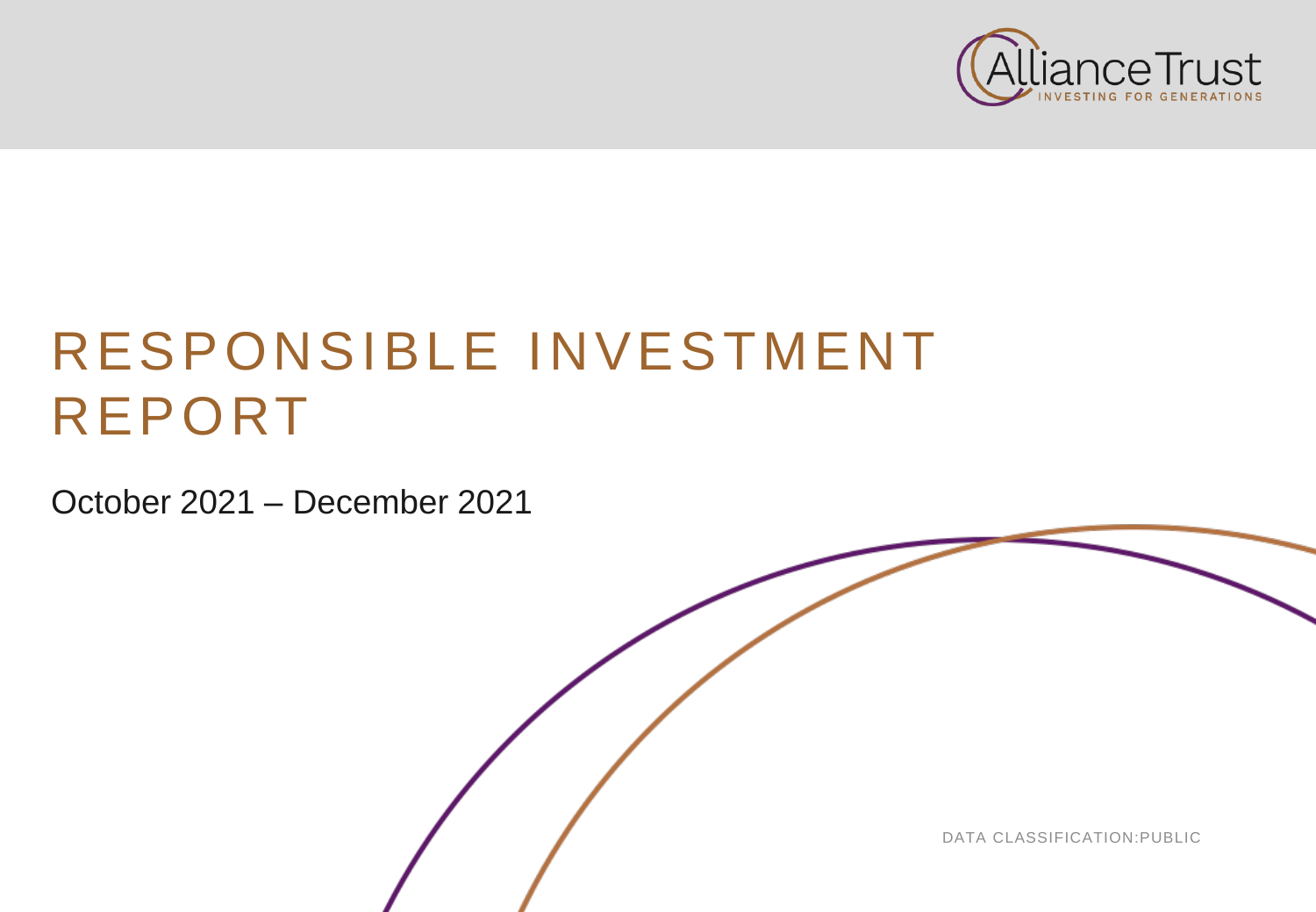# VOTING ACTIVITIES

**WillisTowersWatson I.I'I'I.I** 

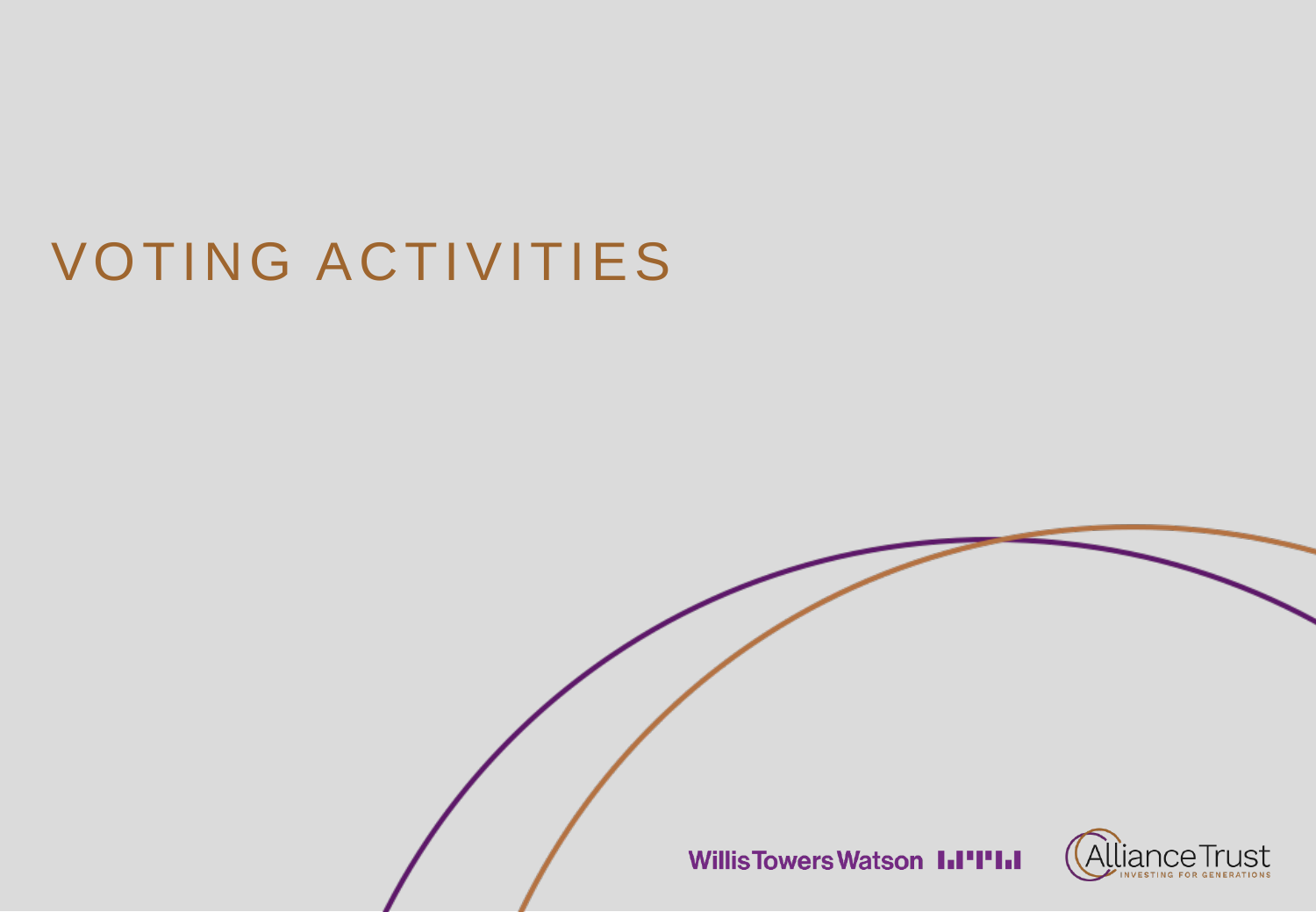# VOTING ACTIVITIES FOR Q4 2021 - SUMMARY

- Our Stock Pickers exercise the voting rights in respect of the stocks in which they have invested for the Company.
- Between 1 October 2021 and 31 December 2021, the Stock Pickers cast 270 votes at 26 company meetings.
- Our Stock Pickers voted on all of the proposals that could be voted on in the quarter.
- The Company's Stock Pickers voted against management on 32 proposals and abstained on none.
- Of the votes exercised against management, the key topics voted on were director related resolutions and shareholder proposals (SH - Other/misc) encouraging management transparency with respect to reporting on Gender/Racial Pay Gap, Effectiveness of workplace sexual harassment policies and alignment of lobbying activities with company policies.
- In addition to providing this quarterly update on voting activities by its Stock Pickers, the Company reports on its responsible investment strategy to its shareholders in its Annual and Interim Reports. This reporting includes details of how the Company has engaged with its investee companies as well as how its Stock Pickers have exercised its voting rights.

3

Source: WTW, EOS at Federated Hermes

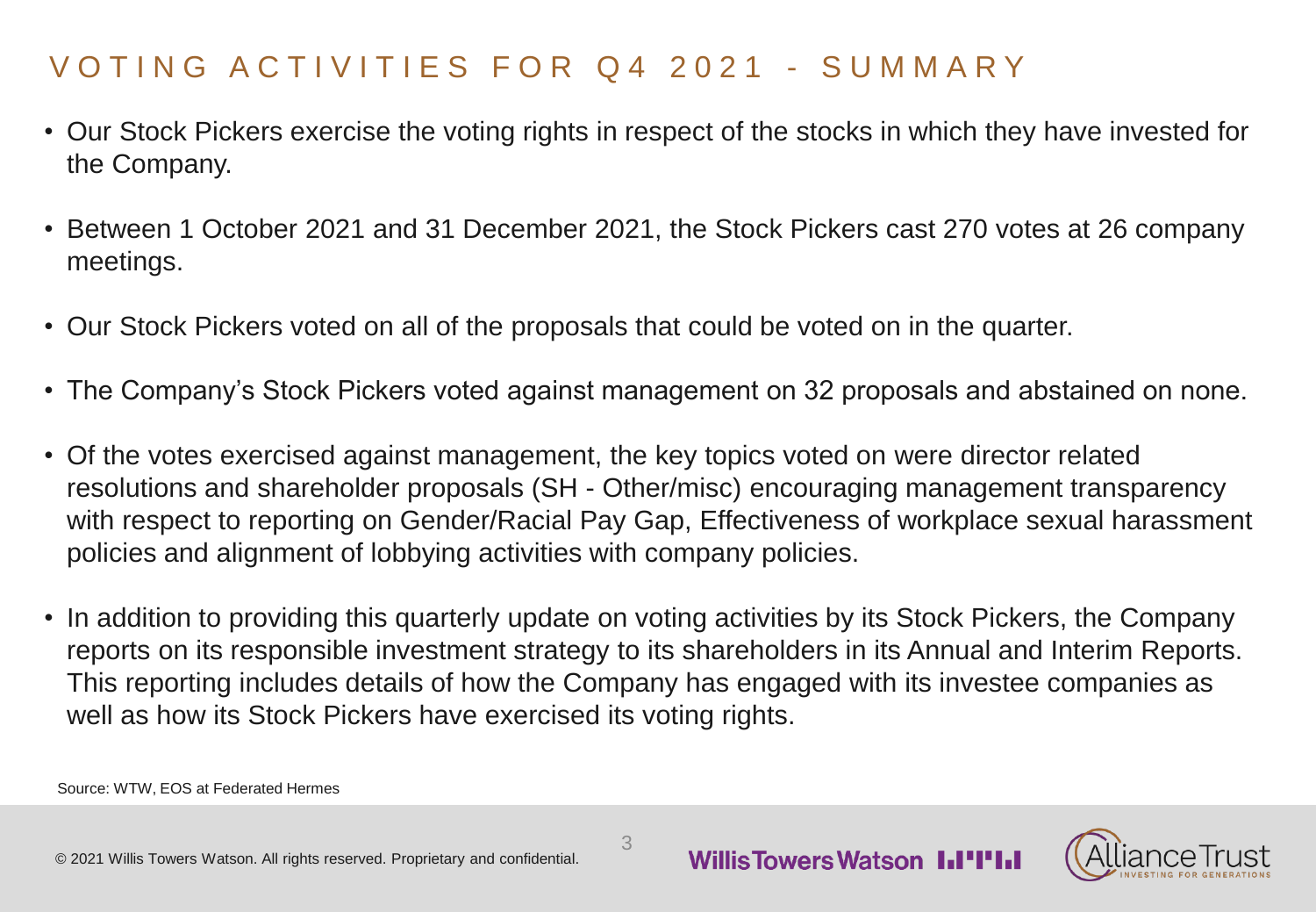# VOTING ACTIVITIES FOR Q4 2021

# **Voting Summary**



Source: WTW, EOS at Federated Hermes. Data as of 31 December 2021

#### 4



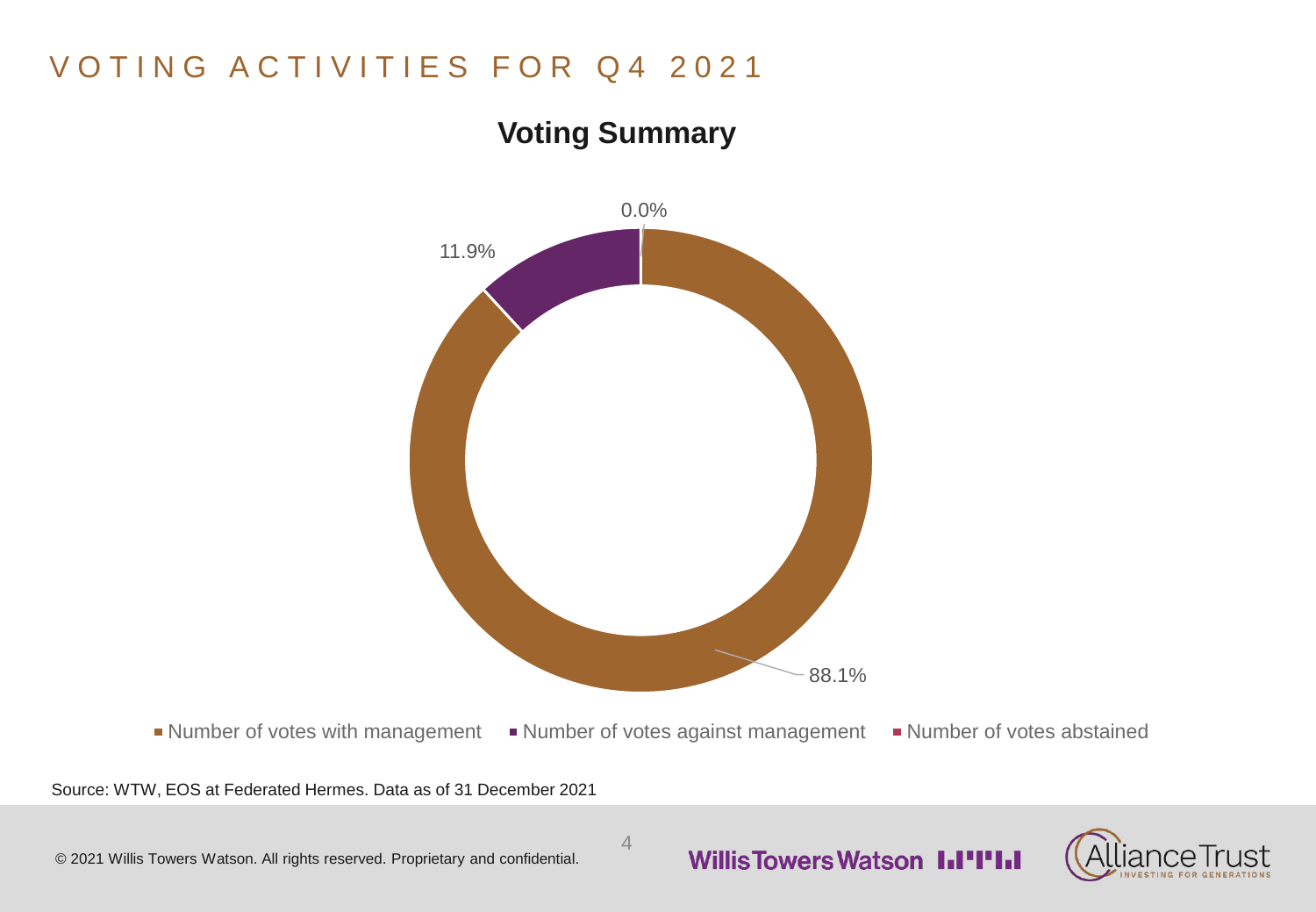## VOTING ACTIVITIES FOR Q4 2021



5

### **Votes against Management**

Note "SH" identifies shareholder resolutions

Source: ISS, EOS at Federated Hermes, Willis Towers Watson, data as of 31 December 2021

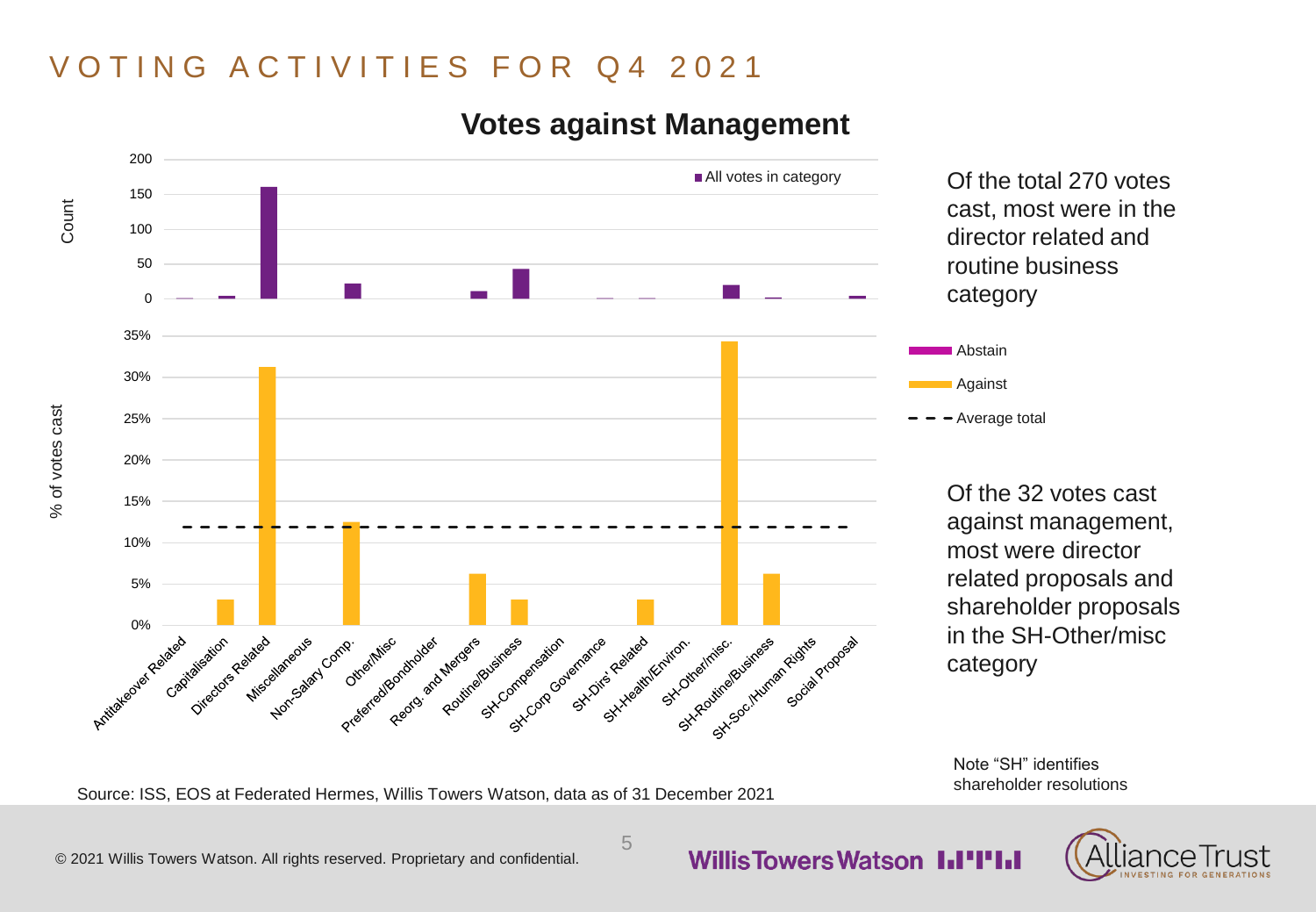# ENGAGEMENT ACTIVITIES

**WillisTowersWatson I.I'I'I.I** 

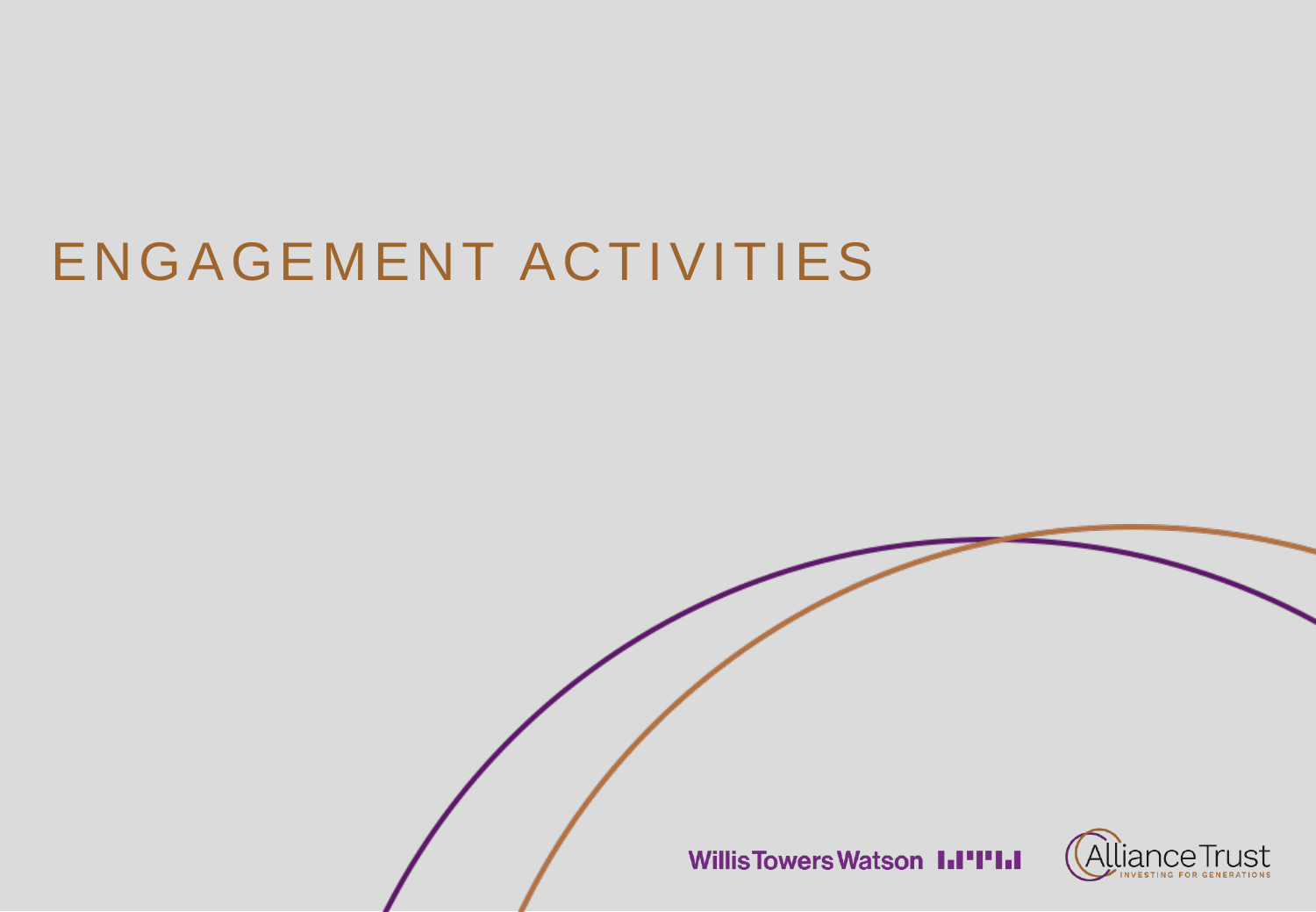# E N G A G E M E N T A C T I V I T I E S F O R Q 4 2021 - S U M M A R Y

- EOS at Federated Hermes provides voting recommendations to our Stock Pickers. It also engages with companies that the Company holds and on public policy.
- Details of the engagement activities undertaken with companies held within the portfolio are shown on the following pages.
- The full detailed report by EOS at Federated Hermes which provides a summary of their engagement activity over the year can be found on the website: https://www.hermes[investment.com/uki/wp-content/uploads/2022/02/eos-annual-review-2021-final-spreads.pdf](https://www.hermes-investment.com/uki/wp-content/uploads/2022/02/eos-annual-review-2021-final-spreads.pdf)

7

Source: WTW , EOS at Federated Hermes

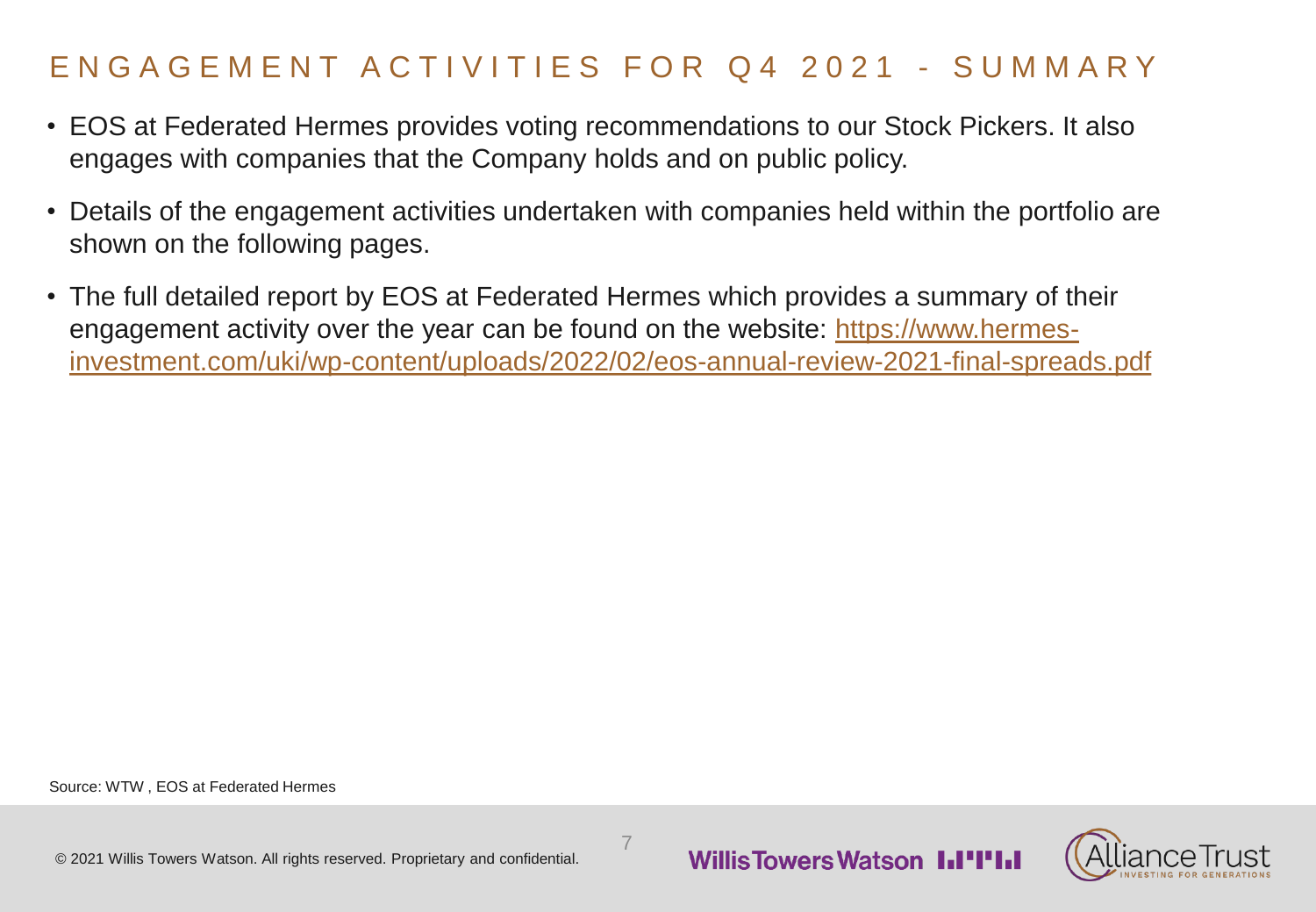# ENGAGEMENT ACTIVITIES FOR Q4 2021

Over Q4 EOS at Federated Hermes engaged with 55 companies within the Company's portfolio on a range of 166 issues and objectives



8

#### **Willis Towers Watson I.I'I'I.I**

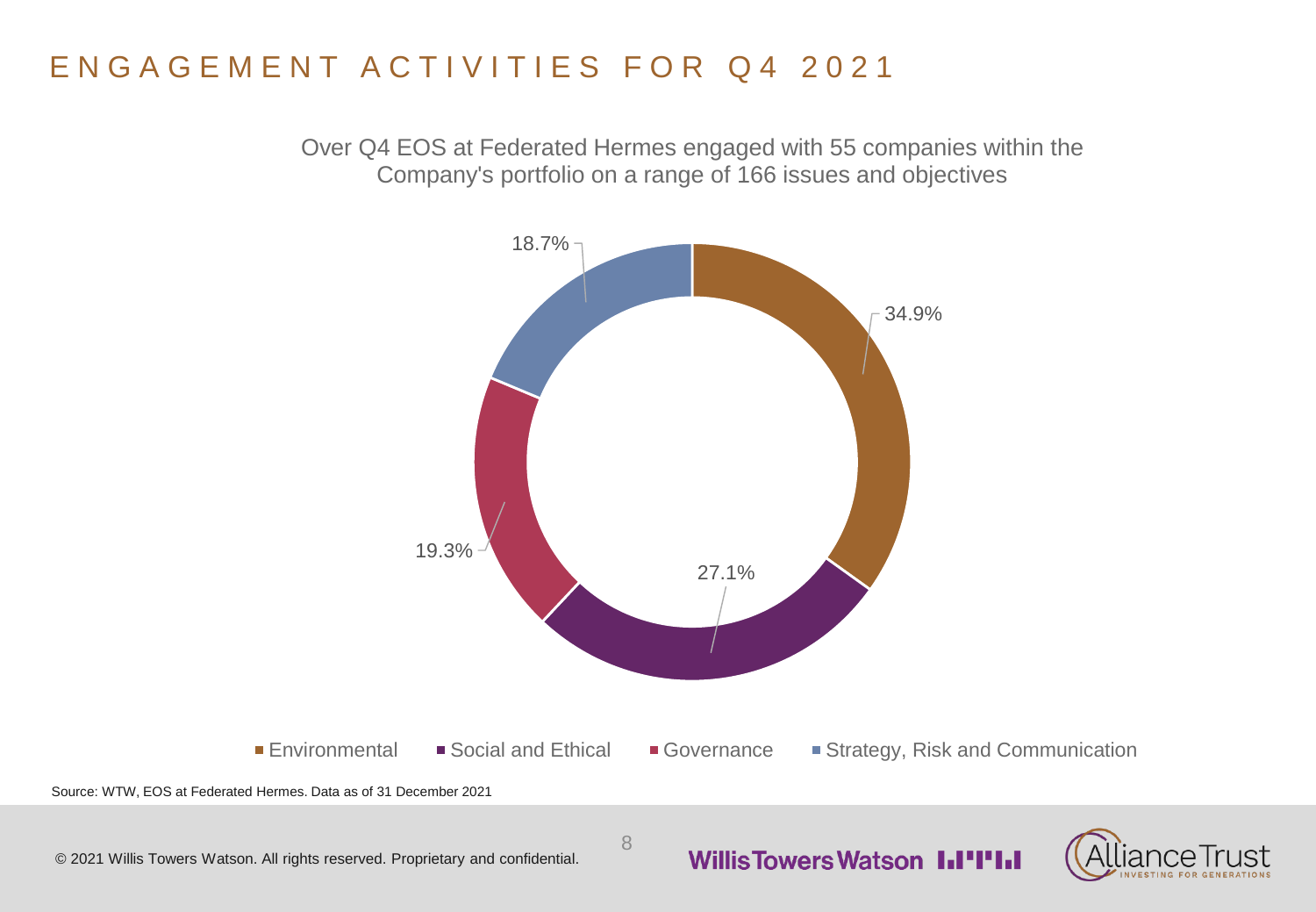# ENGAGEMENT ACTIVITIES FOR Q4 2021

#### ENVIRONMENTAL SOCIAL AND ETHICAL



9

Source: WTW, EOS at Federated Hermes. Data as of 31 December 2021

© 2021 Willis Towers Watson. All rights reserved. Proprietary and confidential.

#### **Willis Towers Watson III'I'III**

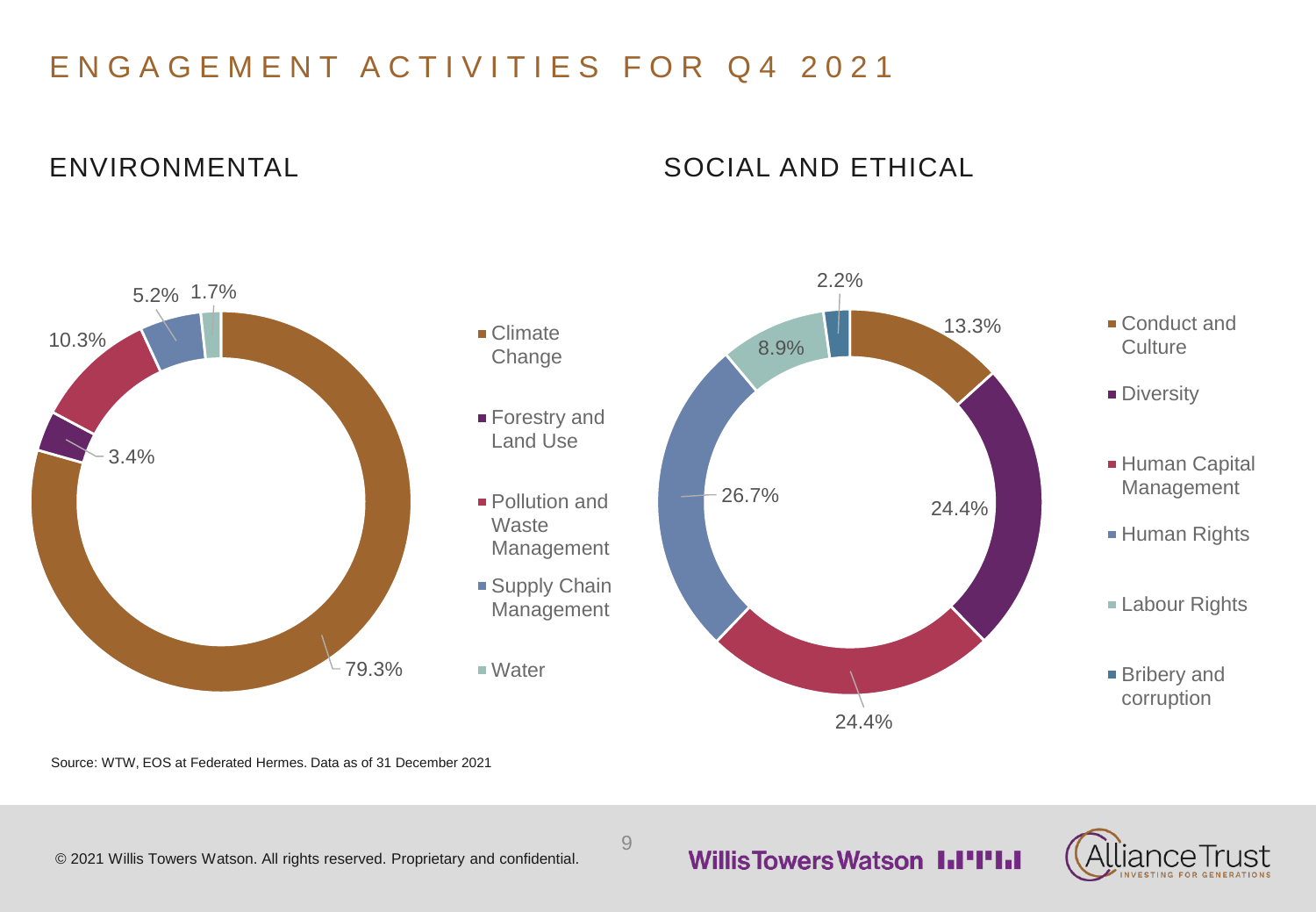# ENGAGEMENT ACTIVITIES FOR Q4 2021

### GOVERNANCE

#### STRATEGY, RISK AND COMMUNICATION



10

Source: WTW, EOS at Federated Hermes. Data as of 31 December 2021

© 2021 Willis Towers Watson. All rights reserved. Proprietary and confidential.

### **Willis Towers Watson I.I'l'I.I**